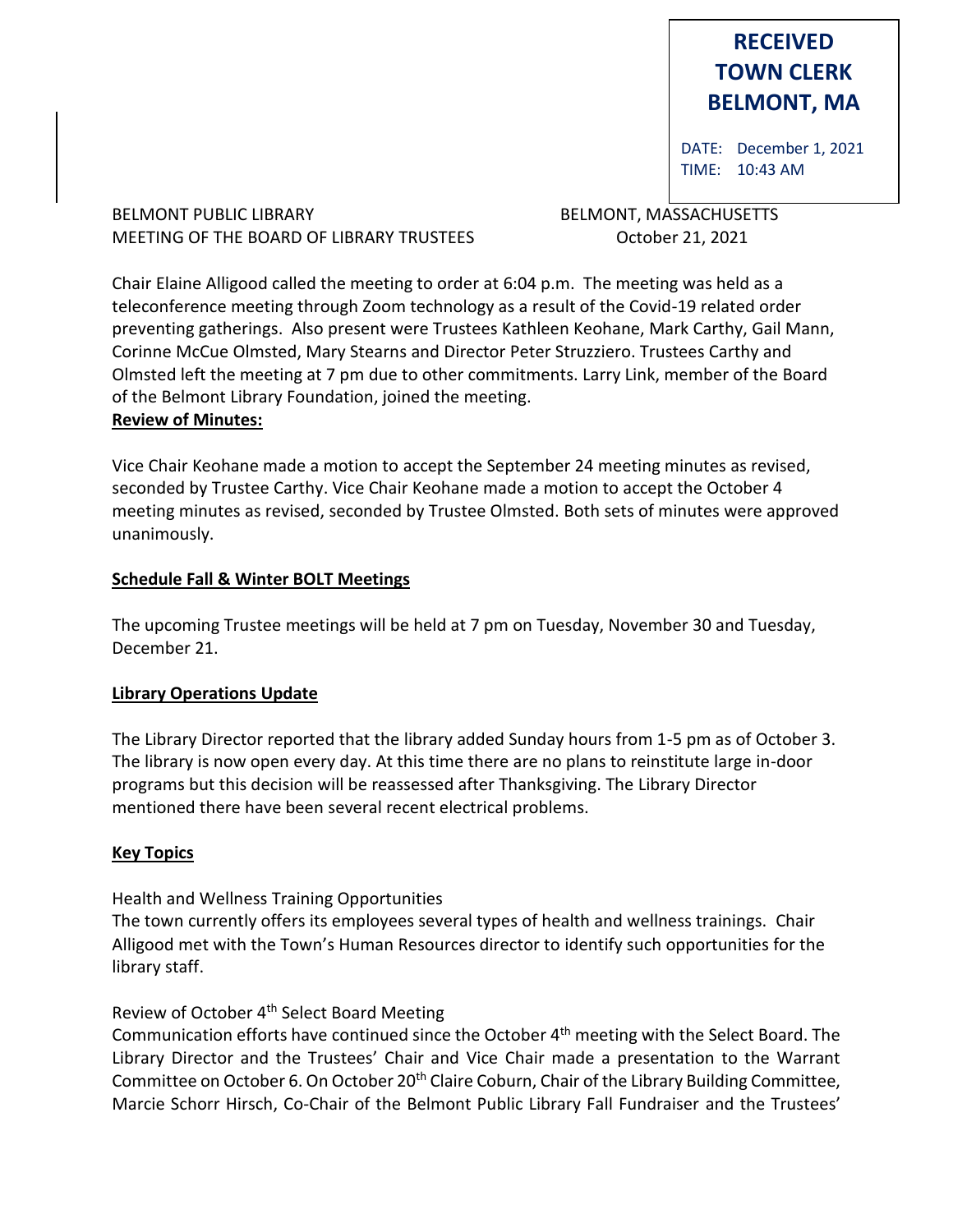Vice Chair Keohane filmed a presentation about the proposed new library building at the Belmont Media Center for the Belmont Buzz program.

Vice Chair Keohane reconvened a meeting of the entity coordinating library advocacy groups, referred to as the "Table Group." Meeting together to coordinate information flow were representatives from the Friends of the Belmont Public Library, the Library Building Committee, the Belmont Library Foundation and the Belmont Library Trustees.

## **Fact sheet development**

# Communication strategy

The Belmont Library Building project has a designated email address to receive comments about the plans for a new library. There is also a fact sheet which includes FAQs which is being revised and updated.

# **Spending Report Out from FOBPL and State Aid**

The Library Director provided the requested quarterly spend report from the Friends. The Trustees reviewed the Library Director's quarterly report of spending of state aid funds.

# **Budget Update**

## FY23 Kickoff

The Library Director has started work on the FY 23 budget. To be eligible to receive state aid funding, the annual budget must meet the state's Municipal Appropriations Requirement (MAR). If the Belmont Library budget is level funded at the FY 22 level, it will not meet the MAR.

The Library Director will request one new FTE position in the FY 23 budget for the Children's Room. The budget submission is due November 11. The budget subcommittee, Trustee Olmsted, Vice Chair Keohane and the Library Director, have been meeting to prepare the capital budget request.

The Library Director anticipates there will be a need to acquire and place RFID tags on library materials. The tags would support circulation processing in a new library building. He suggested that insertion of RFID tags on library material be done prior to the opening of a new building. The cost of acquiring and placing RFID tags would reduce operating costs in the long run.

The library has received several public records requests about the library's finances.

# **Friends / Foundation / School Committee updates**

Vice Chair Keohane reported that the Friends of the Belmont Public Library are holding a membership drive this fall. There are new co-presidents and co-treasurers of the Friends of the Belmont Public Library. The Friends will celebrate the 50<sup>th</sup> anniversary of the organization this year. The Friends will bring back the Author Series.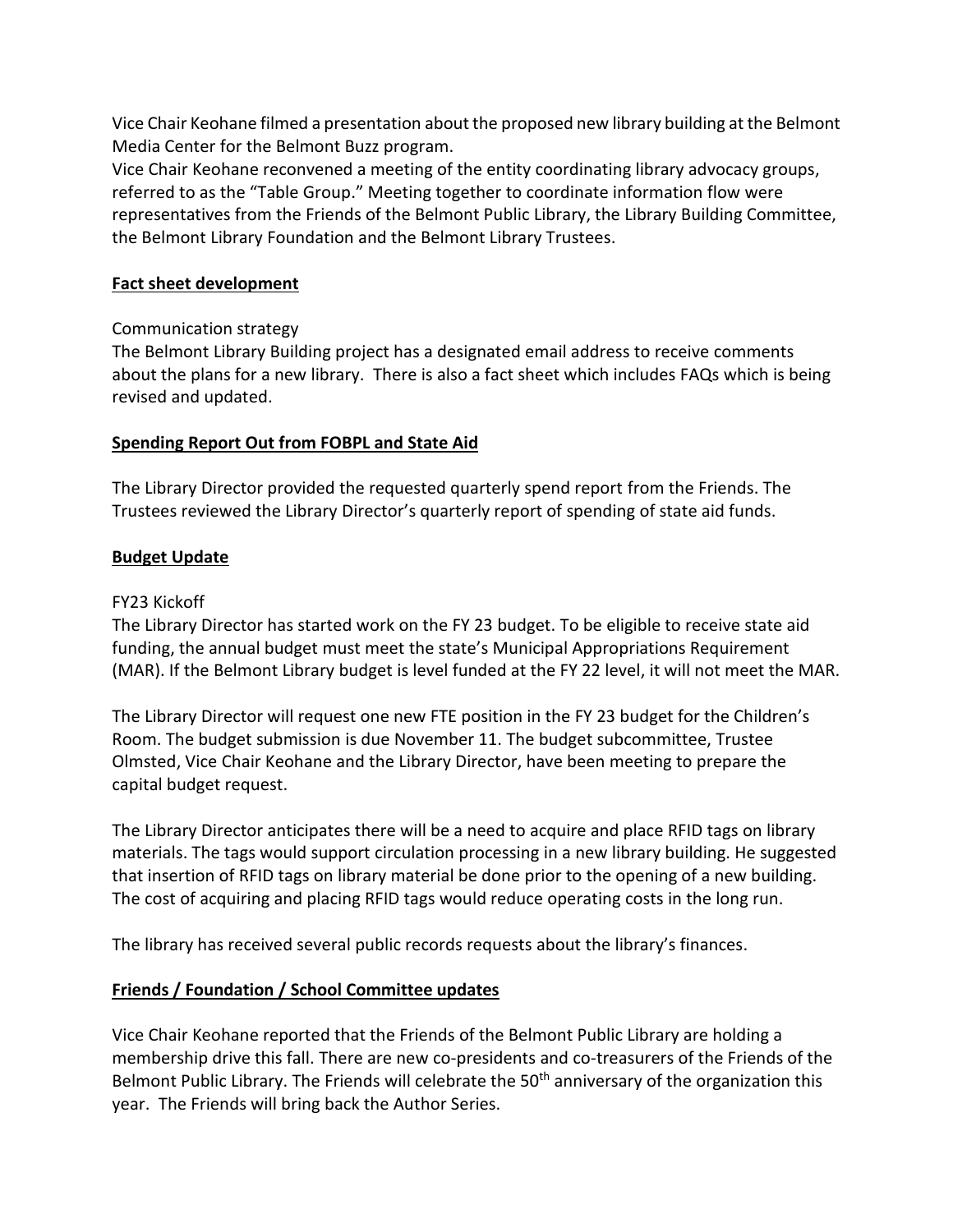Trustee Olmsted reported that the schools are starting weekly pooled COVID testing for families that opt in. The School Committee requires eligible students participating in after school activities be vaccinated.

Trustee Olmsted reported that the so-called "jug handle" road, west of Harris Field, now providing parking for twenty-seven cars, is expected to be removed as part of the high school building project.

Trustee Olmsted reported that the recent census shows that the town population under age 18 and over 65 has increased, including a 10.4% increase in the town's population overall.

## **Trust Fund Review and Vote**

The Vice Chair referred to an attachment to the Trustees' meeting invitation. This attachment is a copy of the March 3, 2020 memorandum describing the Trustees' creation of a town fund to ensure a permanent record of the establishment of this account to hold funds donated to the Belmont Public Library or to the Town of Belmont for the library building project. The memorandum states that the Trustees have the sole direction and oversight of these funds. The establishment of this fund is the result of a meeting between the then Library Trustee's Chair Keohane and Town Treasurer Floyd Carmen.

Trustee Mann reported that she reviewed the library trust funds. Trustee Mann made a motion to move a portion of the operating income to the various Expenditure accounts. The motion was seconded by Vice Chair Keohane.. Upon this motion duly made and seconded, the Trustees unanimously voted to transfer \$1,492.11 from the Special Funds to the Special Fund 72 expenditure account; \$10,048.43 from the Jane Dustan Children's Educational Fund to the Jane Dustan Children's Expense Account; and \$3,376.69 from the various Library Gift Funds to their expenditure account; representing a total transfer of \$14,917.22 to the designated current operating fund accounts.

#### **Policy Review**

Museum Pass Policy-Discussion of this item was deferred.

# **Director's Report**

#### Employee Recognition

The Library Director is exploring options to recognize the dedication of the staff in maintaining the altered operations necessary during the times of the peak impact of Covid 19.

The Library Director enumerated several of the current building problems; the outside light timer needs to be repaired as it does not turn on automatically, there are leaks in the building